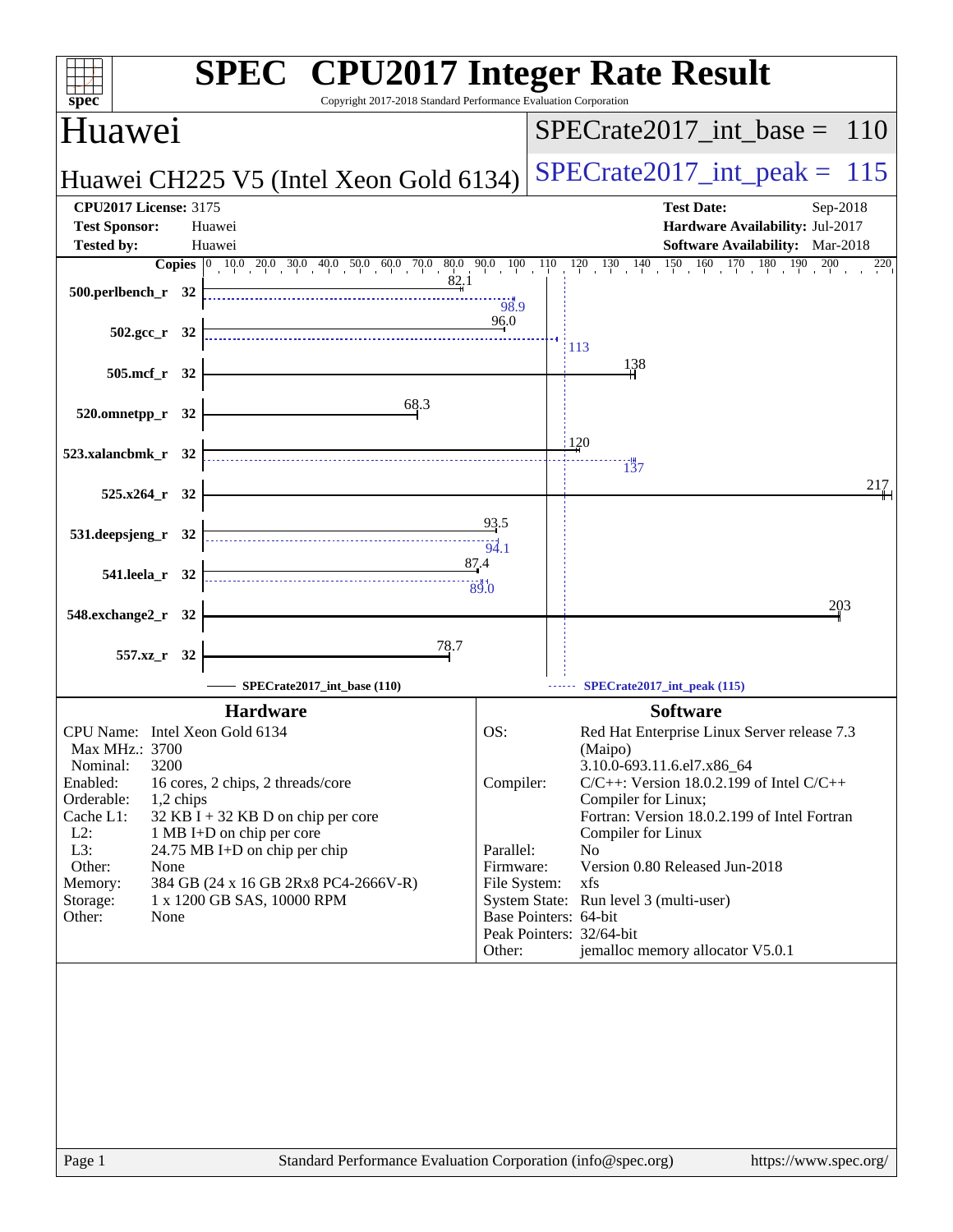

Copyright 2017-2018 Standard Performance Evaluation Corporation

### Huawei

### [SPECrate2017\\_int\\_base =](http://www.spec.org/auto/cpu2017/Docs/result-fields.html#SPECrate2017intbase) 110

Huawei CH225 V5 (Intel Xeon Gold 6134) SPECrate  $2017$ \_int\_peak = 115

**[CPU2017 License:](http://www.spec.org/auto/cpu2017/Docs/result-fields.html#CPU2017License)** 3175 **[Test Date:](http://www.spec.org/auto/cpu2017/Docs/result-fields.html#TestDate)** Sep-2018 **[Test Sponsor:](http://www.spec.org/auto/cpu2017/Docs/result-fields.html#TestSponsor)** Huawei **[Hardware Availability:](http://www.spec.org/auto/cpu2017/Docs/result-fields.html#HardwareAvailability)** Jul-2017 **[Tested by:](http://www.spec.org/auto/cpu2017/Docs/result-fields.html#Testedby)** Huawei **[Software Availability:](http://www.spec.org/auto/cpu2017/Docs/result-fields.html#SoftwareAvailability)** Mar-2018

### **[Results Table](http://www.spec.org/auto/cpu2017/Docs/result-fields.html#ResultsTable)**

|                           | <b>Base</b>   |                |       |                |              |                | <b>Peak</b> |               |                |              |                |              |                |              |
|---------------------------|---------------|----------------|-------|----------------|--------------|----------------|-------------|---------------|----------------|--------------|----------------|--------------|----------------|--------------|
| <b>Benchmark</b>          | <b>Copies</b> | <b>Seconds</b> | Ratio | <b>Seconds</b> | <b>Ratio</b> | <b>Seconds</b> | Ratio       | <b>Copies</b> | <b>Seconds</b> | <b>Ratio</b> | <b>Seconds</b> | <b>Ratio</b> | <b>Seconds</b> | <b>Ratio</b> |
| $500.$ perlbench_r        | 32            | 621            | 82.1  | 615            | 82.8         | 621            | 82.1        | 32            | 515            | 98.9         | 513            | 99.3         | 516            | 98.7         |
| $502.\text{sec}$          | 32            | 471            | 96.1  | 472            | 96.0         | 472            | 95.9        | 32            | 401            | 113          | 402            | 113          | 402            | 113          |
| $505$ .mcf r              | 32            | 379            | 136   | 375            | 138          | 375            | 138         | 32            | 379            | 136          | 375            | 138          | 375            | 138          |
| 520.omnetpp_r             | 32            | 615            | 68.2  | 614            | 68.3         | 615            | 68.3        | 32            | 615            | 68.2         | 614            | 68.3         | 615            | 68.3         |
| 523.xalancbmk r           | 32            | 281            | 120   | 282            | <b>120</b>   | 284            | 119         | 32            | 248            | 137          | 246            | 137          | 245            | 138          |
| 525.x264 r                | 32            | 258            | 217   | 259            | 217          | 255            | 220         | 32            | 258            | 217          | 259            | 217          | 255            | 220          |
| 531.deepsjeng_r           | 32            | 393            | 93.4  | 392            | 93.5         | 392            | 93.7        | 32            | 390            | 94.0         | 390            | 94.1         | 390            | 94.1         |
| 541.leela r               | 32            | 606            | 87.4  | 606            | 87.4         | 604            | 87.7        | 32            | 595            | 89.0         | 597            | 88.7         | 584            | 90.8         |
| 548.exchange2 r           | 32            | 413            | 203   | 413            | 203          | 414            | 203         | 32            | 413            | 203          | 413            | 203          | 414            | 203          |
| $557.xz$ r                | 32            | 439            | 78.8  | 439            | 78.7         | 440            | 78.5        | 32            | 439            | 78.8         | 439            | 78.7         | 440            | 78.5         |
| $SPECrate2017$ int base = |               |                | 110   |                |              |                |             |               |                |              |                |              |                |              |

**[SPECrate2017\\_int\\_peak =](http://www.spec.org/auto/cpu2017/Docs/result-fields.html#SPECrate2017intpeak) 115**

Results appear in the [order in which they were run.](http://www.spec.org/auto/cpu2017/Docs/result-fields.html#RunOrder) Bold underlined text [indicates a median measurement.](http://www.spec.org/auto/cpu2017/Docs/result-fields.html#Median)

#### **[Submit Notes](http://www.spec.org/auto/cpu2017/Docs/result-fields.html#SubmitNotes)**

 The numactl mechanism was used to bind copies to processors. The config file option 'submit' was used to generate numactl commands to bind each copy to a specific processor. For details, please see the config file.

### **[Operating System Notes](http://www.spec.org/auto/cpu2017/Docs/result-fields.html#OperatingSystemNotes)**

Stack size set to unlimited using "ulimit -s unlimited"

### **[General Notes](http://www.spec.org/auto/cpu2017/Docs/result-fields.html#GeneralNotes)**

Environment variables set by runcpu before the start of the run: LD\_LIBRARY\_PATH = "/spec2017/lib/ia32:/spec2017/lib/intel64:/spec2017/je5.0.1-32:/spec2017/je5.0.1-64" Binaries compiled on a system with 1x Intel Core i7-6700K CPU + 32GB RAM memory using Redhat Enterprise Linux 7.5 Transparent Huge Pages enabled by default Prior to runcpu invocation Filesystem page cache synced and cleared with: sync; echo 3> /proc/sys/vm/drop\_caches runcpu command invoked through numactl i.e.: numactl --interleave=all runcpu <etc> Yes: The test sponsor attests, as of date of publication, that CVE-2017-5754 (Meltdown) is mitigated in the system as tested and documented. Yes: The test sponsor attests, as of date of publication, that CVE-2017-5753 (Spectre variant 1) is mitigated in the system as tested and documented. Yes: The test sponsor attests, as of date of publication, that CVE-2017-5715 (Spectre variant 2) is mitigated in the system as tested and documented.

**(Continued on next page)**

| Page 2 | Standard Performance Evaluation Corporation (info@spec.org) | https://www.spec.org/ |
|--------|-------------------------------------------------------------|-----------------------|
|--------|-------------------------------------------------------------|-----------------------|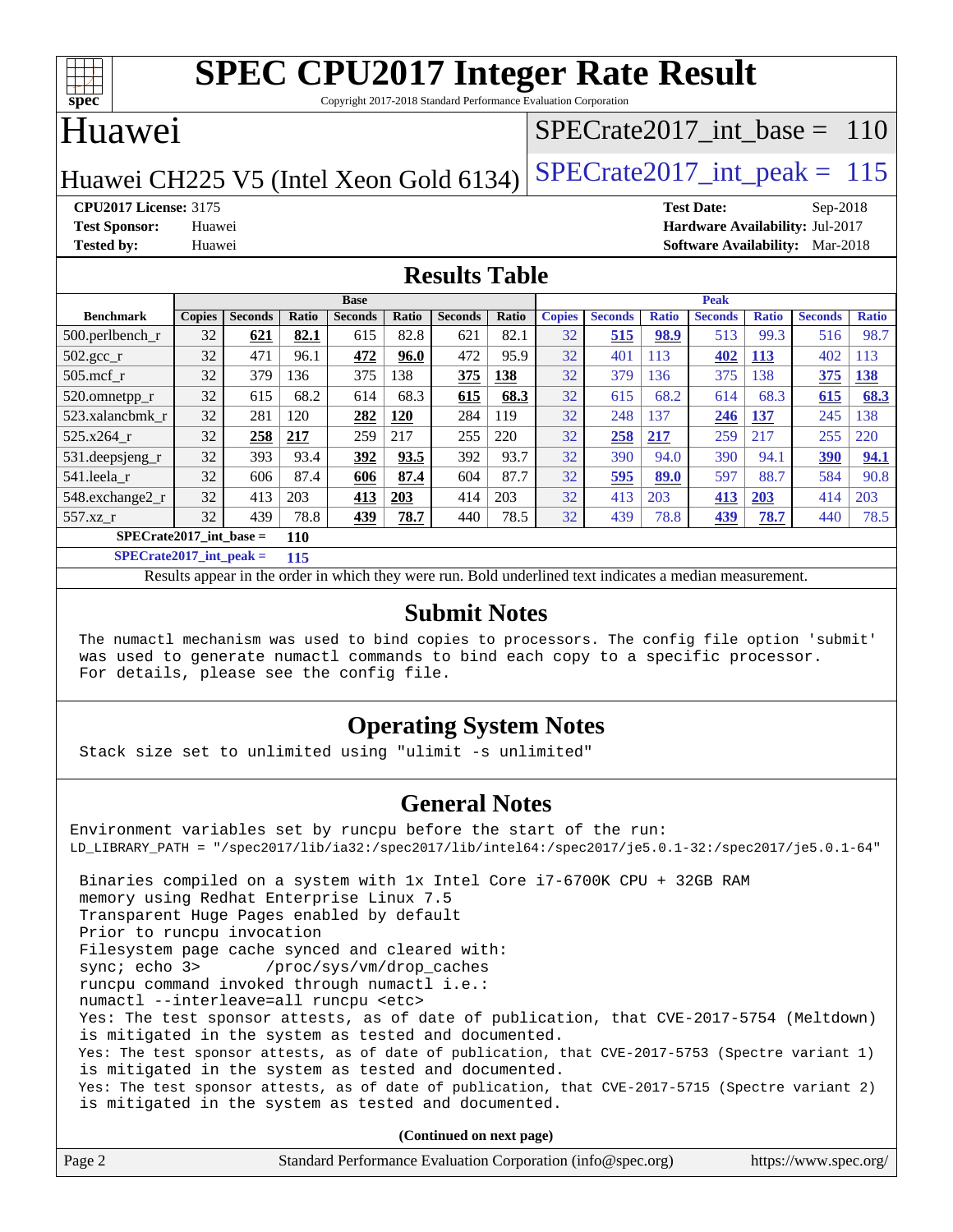

Copyright 2017-2018 Standard Performance Evaluation Corporation

### Huawei

[SPECrate2017\\_int\\_base =](http://www.spec.org/auto/cpu2017/Docs/result-fields.html#SPECrate2017intbase) 110

Huawei CH225 V5 (Intel Xeon Gold 6134) SPECrate  $2017$  int peak = 115

**[Tested by:](http://www.spec.org/auto/cpu2017/Docs/result-fields.html#Testedby)** Huawei **[Software Availability:](http://www.spec.org/auto/cpu2017/Docs/result-fields.html#SoftwareAvailability)** Mar-2018

**[CPU2017 License:](http://www.spec.org/auto/cpu2017/Docs/result-fields.html#CPU2017License)** 3175 **[Test Date:](http://www.spec.org/auto/cpu2017/Docs/result-fields.html#TestDate)** Sep-2018 **[Test Sponsor:](http://www.spec.org/auto/cpu2017/Docs/result-fields.html#TestSponsor)** Huawei **[Hardware Availability:](http://www.spec.org/auto/cpu2017/Docs/result-fields.html#HardwareAvailability)** Jul-2017

#### **[General Notes \(Continued\)](http://www.spec.org/auto/cpu2017/Docs/result-fields.html#GeneralNotes)**

 jemalloc, a general purpose malloc implementation built with the RedHat Enterprise 7.5, and the system compiler gcc 4.8.5 sources available from jemalloc.net or <https://github.com/jemalloc/jemalloc/releases> **[Platform Notes](http://www.spec.org/auto/cpu2017/Docs/result-fields.html#PlatformNotes)** BIOS configuration: Power Policy Set to Performance SNC Set to Enabled IMC Interleaving Set to 1-way Interleave XPT Prefetch Set to Enabled Sysinfo program /spec2017/bin/sysinfo Rev: r5797 of 2017-06-14 96c45e4568ad54c135fd618bcc091c0f running on localhost.localdomain Thu Sep 27 13:47:51 2018 SUT (System Under Test) info as seen by some common utilities. For more information on this section, see <https://www.spec.org/cpu2017/Docs/config.html#sysinfo> From /proc/cpuinfo model name : Intel(R) Xeon(R) Gold 6134 CPU @ 3.20GHz 2 "physical id"s (chips) 32 "processors" cores, siblings (Caution: counting these is hw and system dependent. The following excerpts from /proc/cpuinfo might not be reliable. Use with caution.) cpu cores : 8 siblings : 16 physical 0: cores 0 2 3 9 16 19 26 27 physical 1: cores 0 2 3 9 16 19 26 27 From lscpu: Architecture: x86\_64 CPU op-mode(s): 32-bit, 64-bit Byte Order: Little Endian  $CPU(s):$  32 On-line CPU(s) list: 0-31 Thread(s) per core: 2 Core(s) per socket: 8 Socket(s): 2 NUMA node(s): 4 Vendor ID: GenuineIntel CPU family: 6 Model: 85 Model name: Intel(R) Xeon(R) Gold 6134 CPU @ 3.20GHz Stepping: 4 CPU MHz: 3200.000 **(Continued on next page)**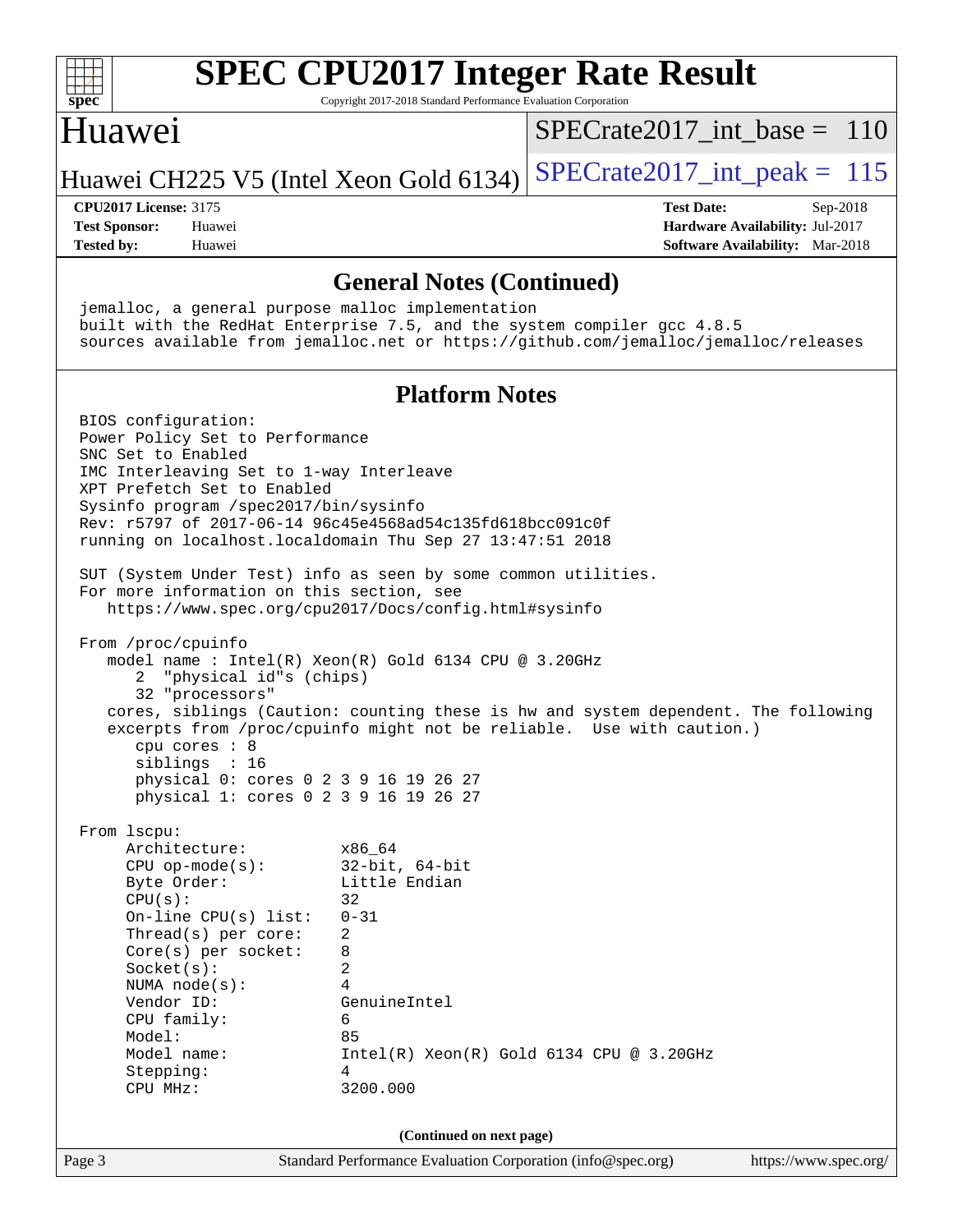

Copyright 2017-2018 Standard Performance Evaluation Corporation

## Huawei

[SPECrate2017\\_int\\_base =](http://www.spec.org/auto/cpu2017/Docs/result-fields.html#SPECrate2017intbase) 110

Huawei CH225 V5 (Intel Xeon Gold 6134) SPECrate  $2017$ \_int\_peak = 115

**[CPU2017 License:](http://www.spec.org/auto/cpu2017/Docs/result-fields.html#CPU2017License)** 3175 **[Test Date:](http://www.spec.org/auto/cpu2017/Docs/result-fields.html#TestDate)** Sep-2018 **[Test Sponsor:](http://www.spec.org/auto/cpu2017/Docs/result-fields.html#TestSponsor)** Huawei **[Hardware Availability:](http://www.spec.org/auto/cpu2017/Docs/result-fields.html#HardwareAvailability)** Jul-2017 **[Tested by:](http://www.spec.org/auto/cpu2017/Docs/result-fields.html#Testedby)** Huawei **[Software Availability:](http://www.spec.org/auto/cpu2017/Docs/result-fields.html#SoftwareAvailability)** Mar-2018

#### **[Platform Notes \(Continued\)](http://www.spec.org/auto/cpu2017/Docs/result-fields.html#PlatformNotes)**

 BogoMIPS: 6405.62 Virtualization: VT-x L1d cache: 32K L1i cache: 32K L2 cache: 1024K L3 cache: 25344K NUMA node0 CPU(s): 0,1,3,4,16,17,19,20 NUMA node1 CPU(s): 2,5-7,18,21-23 NUMA node2 CPU(s): 8,9,11,12,24,25,27,28 NUMA node3 CPU(s): 10,13-15,26,29-31 /proc/cpuinfo cache data cache size : 25344 KB From numactl --hardware WARNING: a numactl 'node' might or might not correspond to a physical chip. available: 4 nodes (0-3) node 0 cpus: 0 1 3 4 16 17 19 20 node 0 size: 96433 MB node 0 free: 93918 MB node 1 cpus: 2 5 6 7 18 21 22 23 node 1 size: 98304 MB node 1 free: 95987 MB node 2 cpus: 8 9 11 12 24 25 27 28 node 2 size: 98304 MB node 2 free: 95698 MB node 3 cpus: 10 13 14 15 26 29 30 31 node 3 size: 98304 MB node 3 free: 96028 MB node distances: node 0 1 2 3 0: 10 11 21 21 1: 11 10 21 21 2: 21 21 10 11 3: 21 21 11 10 From /proc/meminfo MemTotal: 394168648 kB HugePages\_Total: 0 Hugepagesize: 2048 kB From /etc/\*release\* /etc/\*version\* os-release: NAME="Red Hat Enterprise Linux Server" VERSION="7.3 (Maipo)" ID="rhel" ID\_LIKE="fedora" **(Continued on next page)**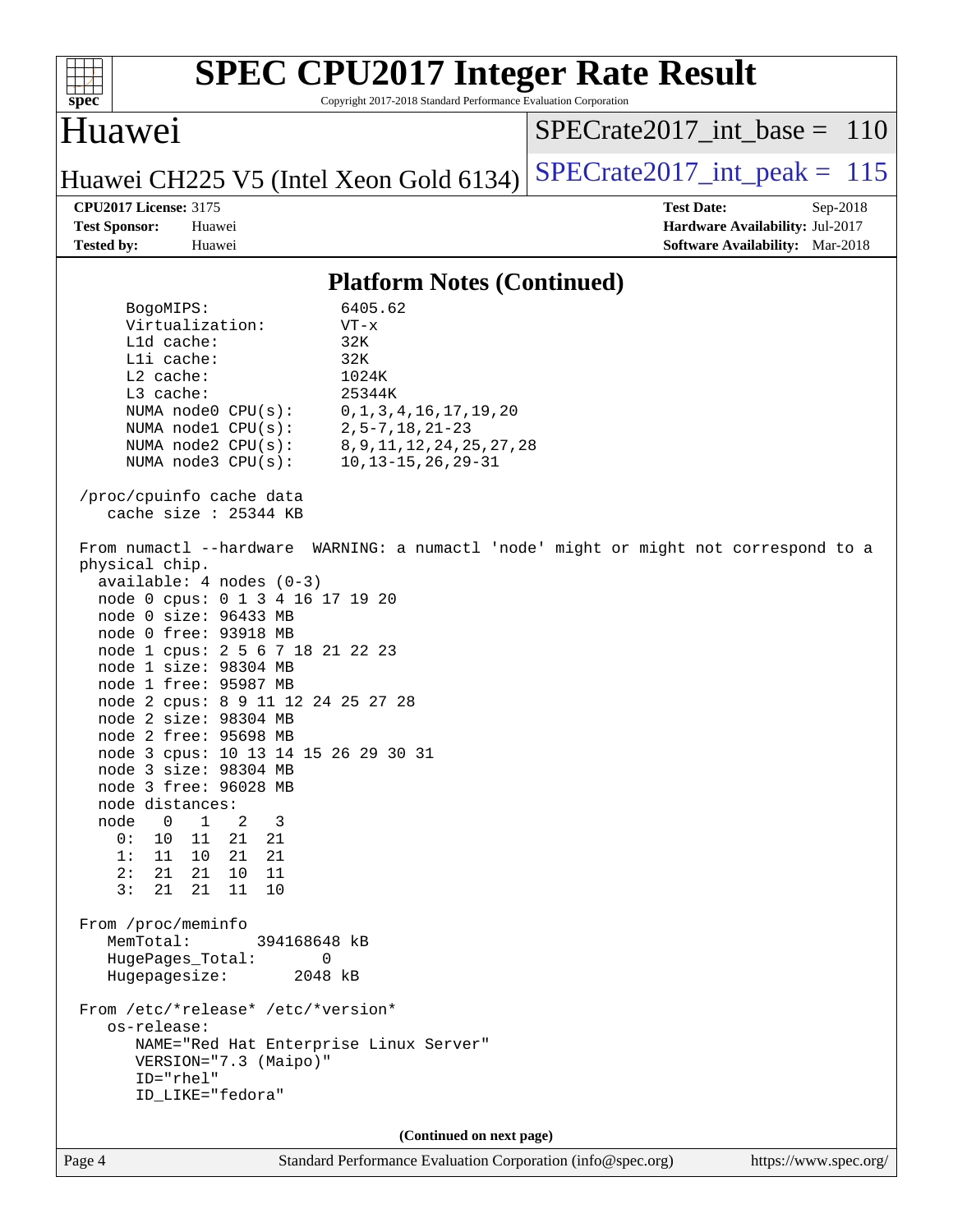| <b>SPEC CPU2017 Integer Rate Result</b>                                                                                                                                                                                                                                                                                                                                                                                                                                                                                                                                                                                                                                                                                                                                                                                                                                                                                                                                         |                                 |
|---------------------------------------------------------------------------------------------------------------------------------------------------------------------------------------------------------------------------------------------------------------------------------------------------------------------------------------------------------------------------------------------------------------------------------------------------------------------------------------------------------------------------------------------------------------------------------------------------------------------------------------------------------------------------------------------------------------------------------------------------------------------------------------------------------------------------------------------------------------------------------------------------------------------------------------------------------------------------------|---------------------------------|
| $spec*$<br>Copyright 2017-2018 Standard Performance Evaluation Corporation                                                                                                                                                                                                                                                                                                                                                                                                                                                                                                                                                                                                                                                                                                                                                                                                                                                                                                      |                                 |
| Huawei                                                                                                                                                                                                                                                                                                                                                                                                                                                                                                                                                                                                                                                                                                                                                                                                                                                                                                                                                                          | $SPECrate2017\_int\_base = 110$ |
| Huawei CH225 V5 (Intel Xeon Gold 6134)                                                                                                                                                                                                                                                                                                                                                                                                                                                                                                                                                                                                                                                                                                                                                                                                                                                                                                                                          | $SPECrate2017\_int\_peak = 115$ |
| <b>CPU2017 License: 3175</b>                                                                                                                                                                                                                                                                                                                                                                                                                                                                                                                                                                                                                                                                                                                                                                                                                                                                                                                                                    | <b>Test Date:</b><br>Sep-2018   |
| <b>Test Sponsor:</b><br>Huawei                                                                                                                                                                                                                                                                                                                                                                                                                                                                                                                                                                                                                                                                                                                                                                                                                                                                                                                                                  | Hardware Availability: Jul-2017 |
| <b>Tested by:</b><br>Huawei                                                                                                                                                                                                                                                                                                                                                                                                                                                                                                                                                                                                                                                                                                                                                                                                                                                                                                                                                     | Software Availability: Mar-2018 |
| <b>Platform Notes (Continued)</b>                                                                                                                                                                                                                                                                                                                                                                                                                                                                                                                                                                                                                                                                                                                                                                                                                                                                                                                                               |                                 |
| VERSION ID="7.3"<br>PRETTY NAME="Red Hat Enterprise Linux Server 7.3 (Maipo)"<br>ANSI COLOR="0;31"<br>CPE_NAME="cpe:/o:redhat:enterprise_linux:7.3:GA:server"<br>redhat-release: Red Hat Enterprise Linux Server release 7.3 (Maipo)<br>system-release: Red Hat Enterprise Linux Server release 7.3 (Maipo)<br>system-release-cpe: cpe:/o:redhat:enterprise_linux:7.3:ga:server<br>uname $-a$ :<br>Linux localhost.localdomain 3.10.0-693.11.6.el7.x86_64 #1 SMP Thu Dec 28 14:23:39 EST<br>2017 x86_64 x86_64 x86_64 GNU/Linux<br>run-level 3 Sep 27 13:47<br>SPEC is set to: /spec2017<br>Filesystem<br>Type Size Used Avail Use% Mounted on<br>/dev/sda4<br>xfs<br>400G 9.6G 391G<br>$3\frac{6}{6}$ /<br>Additional information from dmidecode follows. WARNING: Use caution when you interpret<br>this section. The 'dmidecode' program reads system data which is "intended to allow<br>hardware to be accurately determined", but the intent may not be met, as there are |                                 |
| frequent changes to hardware, firmware, and the "DMTF SMBIOS" standard.<br>BIOS INSYDE Corp. 0.80 06/27/2018<br>Memory:                                                                                                                                                                                                                                                                                                                                                                                                                                                                                                                                                                                                                                                                                                                                                                                                                                                         |                                 |
| 24x Samsung M393A2K43BB1-CTD 16 GB 2 rank 2666                                                                                                                                                                                                                                                                                                                                                                                                                                                                                                                                                                                                                                                                                                                                                                                                                                                                                                                                  |                                 |
| (End of data from sysinfo program)                                                                                                                                                                                                                                                                                                                                                                                                                                                                                                                                                                                                                                                                                                                                                                                                                                                                                                                                              |                                 |
| <b>Compiler Version Notes</b>                                                                                                                                                                                                                                                                                                                                                                                                                                                                                                                                                                                                                                                                                                                                                                                                                                                                                                                                                   |                                 |

============================================================================== CC 500.perlbench\_r(base) 502.gcc\_r(base) 505.mcf\_r(base) 525.x264\_r(base) 557.xz\_r(base) ----------------------------------------------------------------------------- icc (ICC) 18.0.2 20180210 Copyright (C) 1985-2018 Intel Corporation. All rights reserved. ------------------------------------------------------------------------------ ============================================================================== CC 500.perlbench\_r(peak)  $502.\text{sec}\xspace_r(\text{peak})$  505.mcf\_r(peak) 525.x264\_r(peak) 557.xz\_r(peak) ----------------------------------------------------------------------------- icc (ICC) 18.0.2 20180210 Copyright (C) 1985-2018 Intel Corporation. All rights reserved. ------------------------------------------------------------------------------ **(Continued on next page)**

Page 5 Standard Performance Evaluation Corporation [\(info@spec.org\)](mailto:info@spec.org) <https://www.spec.org/>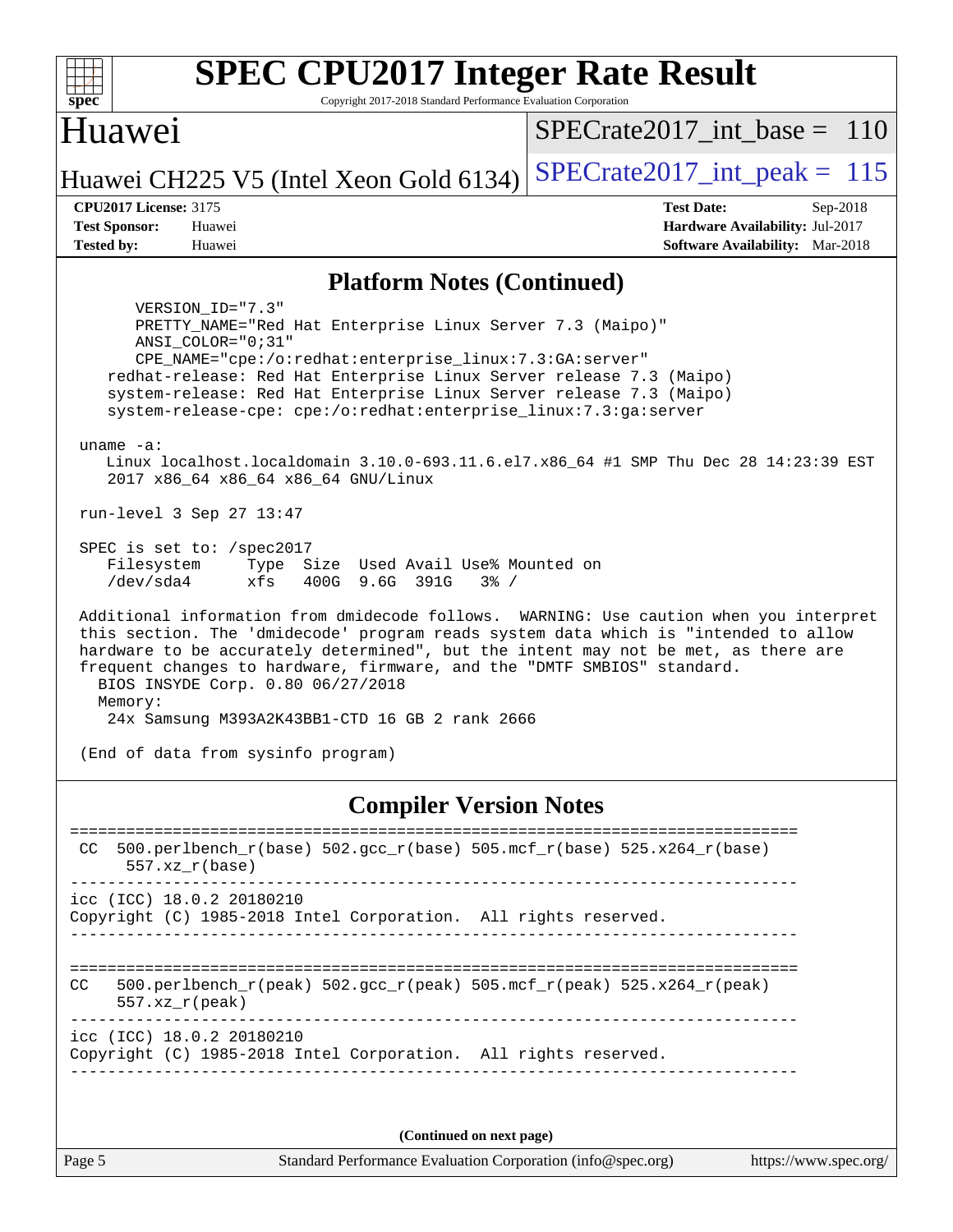

Copyright 2017-2018 Standard Performance Evaluation Corporation

### Huawei

[SPECrate2017\\_int\\_base =](http://www.spec.org/auto/cpu2017/Docs/result-fields.html#SPECrate2017intbase) 110

Huawei CH225 V5 (Intel Xeon Gold 6134) SPECrate  $2017$ \_int\_peak = 115

**[CPU2017 License:](http://www.spec.org/auto/cpu2017/Docs/result-fields.html#CPU2017License)** 3175 **[Test Date:](http://www.spec.org/auto/cpu2017/Docs/result-fields.html#TestDate)** Sep-2018 **[Test Sponsor:](http://www.spec.org/auto/cpu2017/Docs/result-fields.html#TestSponsor)** Huawei **[Hardware Availability:](http://www.spec.org/auto/cpu2017/Docs/result-fields.html#HardwareAvailability)** Jul-2017 **[Tested by:](http://www.spec.org/auto/cpu2017/Docs/result-fields.html#Testedby)** Huawei **[Software Availability:](http://www.spec.org/auto/cpu2017/Docs/result-fields.html#SoftwareAvailability)** Mar-2018

### **[Compiler Version Notes \(Continued\)](http://www.spec.org/auto/cpu2017/Docs/result-fields.html#CompilerVersionNotes)**

| CXXC 520.omnetpp_r(base) 523.xalancbmk_r(base) 531.deepsjeng_r(base)<br>$541.$ leela r(base)                            |
|-------------------------------------------------------------------------------------------------------------------------|
| icpc (ICC) 18.0.2 20180210<br>Copyright (C) 1985-2018 Intel Corporation. All rights reserved.                           |
| CXXC 520.omnetpp $r(\text{peak})$ 523.xalancbmk $r(\text{peak})$ 531.deepsjeng $r(\text{peak})$<br>$541.$ leela_r(peak) |
| icpc (ICC) 18.0.2 20180210<br>Copyright (C) 1985-2018 Intel Corporation. All rights reserved.                           |
| 548.exchange2 r(base)<br>FC                                                                                             |
| ifort (IFORT) 18.0.2 20180210<br>Copyright (C) 1985-2018 Intel Corporation. All rights reserved.                        |
| $548$ . exchange2 $r$ (peak)<br>FC.                                                                                     |
| ifort (IFORT) 18.0.2 20180210<br>Copyright (C) 1985-2018 Intel Corporation. All rights reserved.                        |

## **[Base Compiler Invocation](http://www.spec.org/auto/cpu2017/Docs/result-fields.html#BaseCompilerInvocation)**

[C benchmarks](http://www.spec.org/auto/cpu2017/Docs/result-fields.html#Cbenchmarks): [icc -m64 -std=c11](http://www.spec.org/cpu2017/results/res2018q4/cpu2017-20181007-09079.flags.html#user_CCbase_intel_icc_64bit_c11_33ee0cdaae7deeeab2a9725423ba97205ce30f63b9926c2519791662299b76a0318f32ddfffdc46587804de3178b4f9328c46fa7c2b0cd779d7a61945c91cd35)

[C++ benchmarks:](http://www.spec.org/auto/cpu2017/Docs/result-fields.html#CXXbenchmarks) [icpc -m64](http://www.spec.org/cpu2017/results/res2018q4/cpu2017-20181007-09079.flags.html#user_CXXbase_intel_icpc_64bit_4ecb2543ae3f1412ef961e0650ca070fec7b7afdcd6ed48761b84423119d1bf6bdf5cad15b44d48e7256388bc77273b966e5eb805aefd121eb22e9299b2ec9d9)

[Fortran benchmarks](http://www.spec.org/auto/cpu2017/Docs/result-fields.html#Fortranbenchmarks): [ifort -m64](http://www.spec.org/cpu2017/results/res2018q4/cpu2017-20181007-09079.flags.html#user_FCbase_intel_ifort_64bit_24f2bb282fbaeffd6157abe4f878425411749daecae9a33200eee2bee2fe76f3b89351d69a8130dd5949958ce389cf37ff59a95e7a40d588e8d3a57e0c3fd751)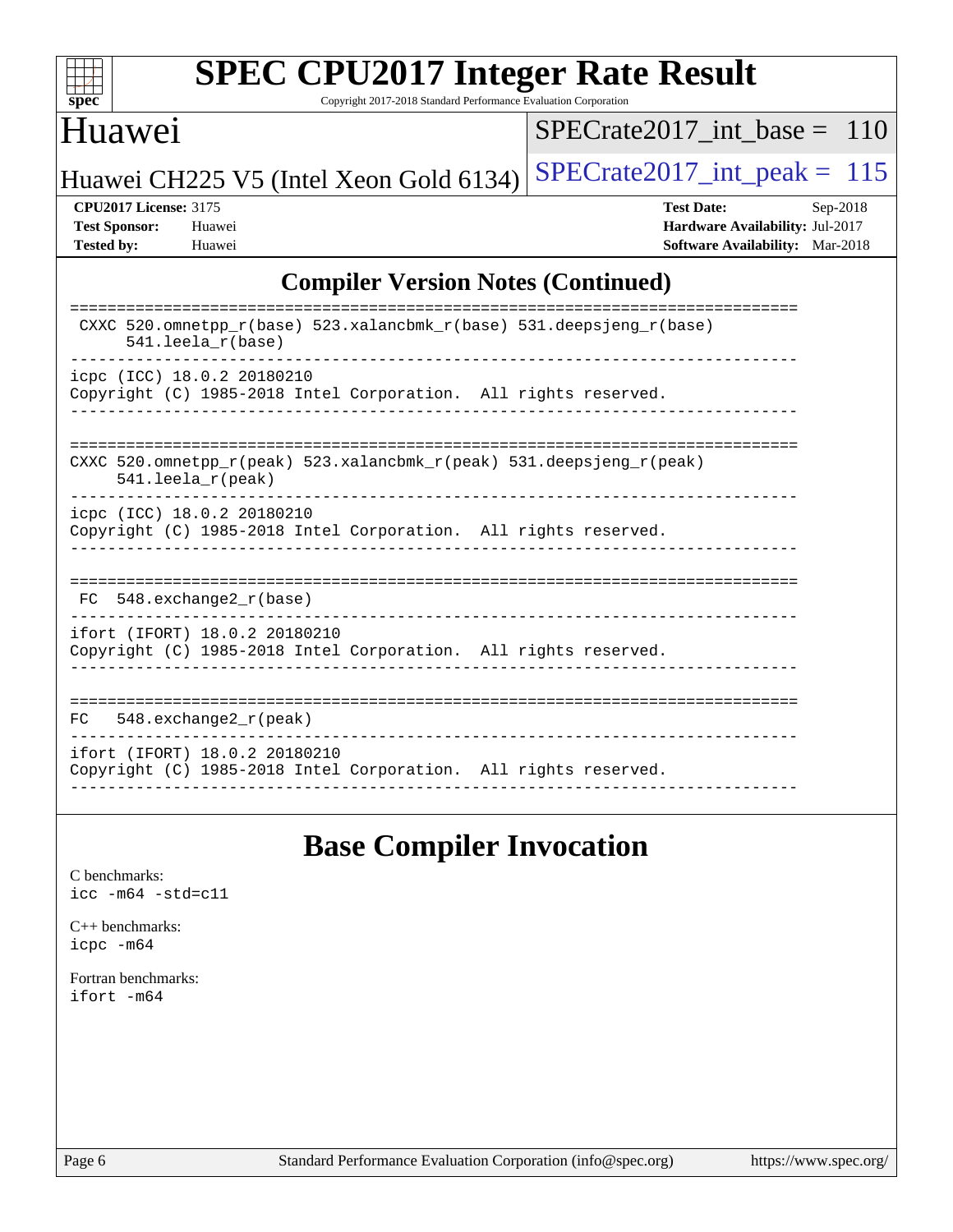

Copyright 2017-2018 Standard Performance Evaluation Corporation

## Huawei

[SPECrate2017\\_int\\_base =](http://www.spec.org/auto/cpu2017/Docs/result-fields.html#SPECrate2017intbase) 110

Huawei CH225 V5 (Intel Xeon Gold 6134) SPECrate  $2017$  int peak = 115

**[Test Sponsor:](http://www.spec.org/auto/cpu2017/Docs/result-fields.html#TestSponsor)** Huawei **[Hardware Availability:](http://www.spec.org/auto/cpu2017/Docs/result-fields.html#HardwareAvailability)** Jul-2017 **[Tested by:](http://www.spec.org/auto/cpu2017/Docs/result-fields.html#Testedby)** Huawei **[Software Availability:](http://www.spec.org/auto/cpu2017/Docs/result-fields.html#SoftwareAvailability)** Mar-2018

**[CPU2017 License:](http://www.spec.org/auto/cpu2017/Docs/result-fields.html#CPU2017License)** 3175 **[Test Date:](http://www.spec.org/auto/cpu2017/Docs/result-fields.html#TestDate)** Sep-2018

**[Base Portability Flags](http://www.spec.org/auto/cpu2017/Docs/result-fields.html#BasePortabilityFlags)**

 500.perlbench\_r: [-DSPEC\\_LP64](http://www.spec.org/cpu2017/results/res2018q4/cpu2017-20181007-09079.flags.html#b500.perlbench_r_basePORTABILITY_DSPEC_LP64) [-DSPEC\\_LINUX\\_X64](http://www.spec.org/cpu2017/results/res2018q4/cpu2017-20181007-09079.flags.html#b500.perlbench_r_baseCPORTABILITY_DSPEC_LINUX_X64) 502.gcc\_r: [-DSPEC\\_LP64](http://www.spec.org/cpu2017/results/res2018q4/cpu2017-20181007-09079.flags.html#suite_basePORTABILITY502_gcc_r_DSPEC_LP64) 505.mcf\_r: [-DSPEC\\_LP64](http://www.spec.org/cpu2017/results/res2018q4/cpu2017-20181007-09079.flags.html#suite_basePORTABILITY505_mcf_r_DSPEC_LP64) 520.omnetpp\_r: [-DSPEC\\_LP64](http://www.spec.org/cpu2017/results/res2018q4/cpu2017-20181007-09079.flags.html#suite_basePORTABILITY520_omnetpp_r_DSPEC_LP64) 523.xalancbmk\_r: [-DSPEC\\_LP64](http://www.spec.org/cpu2017/results/res2018q4/cpu2017-20181007-09079.flags.html#suite_basePORTABILITY523_xalancbmk_r_DSPEC_LP64) [-DSPEC\\_LINUX](http://www.spec.org/cpu2017/results/res2018q4/cpu2017-20181007-09079.flags.html#b523.xalancbmk_r_baseCXXPORTABILITY_DSPEC_LINUX) 525.x264\_r: [-DSPEC\\_LP64](http://www.spec.org/cpu2017/results/res2018q4/cpu2017-20181007-09079.flags.html#suite_basePORTABILITY525_x264_r_DSPEC_LP64) 531.deepsjeng\_r: [-DSPEC\\_LP64](http://www.spec.org/cpu2017/results/res2018q4/cpu2017-20181007-09079.flags.html#suite_basePORTABILITY531_deepsjeng_r_DSPEC_LP64) 541.leela\_r: [-DSPEC\\_LP64](http://www.spec.org/cpu2017/results/res2018q4/cpu2017-20181007-09079.flags.html#suite_basePORTABILITY541_leela_r_DSPEC_LP64) 548.exchange2\_r: [-DSPEC\\_LP64](http://www.spec.org/cpu2017/results/res2018q4/cpu2017-20181007-09079.flags.html#suite_basePORTABILITY548_exchange2_r_DSPEC_LP64) 557.xz\_r: [-DSPEC\\_LP64](http://www.spec.org/cpu2017/results/res2018q4/cpu2017-20181007-09079.flags.html#suite_basePORTABILITY557_xz_r_DSPEC_LP64)

## **[Base Optimization Flags](http://www.spec.org/auto/cpu2017/Docs/result-fields.html#BaseOptimizationFlags)**

#### [C benchmarks](http://www.spec.org/auto/cpu2017/Docs/result-fields.html#Cbenchmarks):

[-Wl,-z,muldefs](http://www.spec.org/cpu2017/results/res2018q4/cpu2017-20181007-09079.flags.html#user_CCbase_link_force_multiple1_b4cbdb97b34bdee9ceefcfe54f4c8ea74255f0b02a4b23e853cdb0e18eb4525ac79b5a88067c842dd0ee6996c24547a27a4b99331201badda8798ef8a743f577) [-xCORE-AVX512](http://www.spec.org/cpu2017/results/res2018q4/cpu2017-20181007-09079.flags.html#user_CCbase_f-xCORE-AVX512) [-ipo](http://www.spec.org/cpu2017/results/res2018q4/cpu2017-20181007-09079.flags.html#user_CCbase_f-ipo) [-O3](http://www.spec.org/cpu2017/results/res2018q4/cpu2017-20181007-09079.flags.html#user_CCbase_f-O3) [-no-prec-div](http://www.spec.org/cpu2017/results/res2018q4/cpu2017-20181007-09079.flags.html#user_CCbase_f-no-prec-div) [-qopt-mem-layout-trans=3](http://www.spec.org/cpu2017/results/res2018q4/cpu2017-20181007-09079.flags.html#user_CCbase_f-qopt-mem-layout-trans_de80db37974c74b1f0e20d883f0b675c88c3b01e9d123adea9b28688d64333345fb62bc4a798493513fdb68f60282f9a726aa07f478b2f7113531aecce732043) [-L/usr/local/je5.0.1-64/lib](http://www.spec.org/cpu2017/results/res2018q4/cpu2017-20181007-09079.flags.html#user_CCbase_jemalloc_link_path64_4b10a636b7bce113509b17f3bd0d6226c5fb2346b9178c2d0232c14f04ab830f976640479e5c33dc2bcbbdad86ecfb6634cbbd4418746f06f368b512fced5394) [-ljemalloc](http://www.spec.org/cpu2017/results/res2018q4/cpu2017-20181007-09079.flags.html#user_CCbase_jemalloc_link_lib_d1249b907c500fa1c0672f44f562e3d0f79738ae9e3c4a9c376d49f265a04b9c99b167ecedbf6711b3085be911c67ff61f150a17b3472be731631ba4d0471706)

[C++ benchmarks:](http://www.spec.org/auto/cpu2017/Docs/result-fields.html#CXXbenchmarks)

[-Wl,-z,muldefs](http://www.spec.org/cpu2017/results/res2018q4/cpu2017-20181007-09079.flags.html#user_CXXbase_link_force_multiple1_b4cbdb97b34bdee9ceefcfe54f4c8ea74255f0b02a4b23e853cdb0e18eb4525ac79b5a88067c842dd0ee6996c24547a27a4b99331201badda8798ef8a743f577) [-xCORE-AVX512](http://www.spec.org/cpu2017/results/res2018q4/cpu2017-20181007-09079.flags.html#user_CXXbase_f-xCORE-AVX512) [-ipo](http://www.spec.org/cpu2017/results/res2018q4/cpu2017-20181007-09079.flags.html#user_CXXbase_f-ipo) [-O3](http://www.spec.org/cpu2017/results/res2018q4/cpu2017-20181007-09079.flags.html#user_CXXbase_f-O3) [-no-prec-div](http://www.spec.org/cpu2017/results/res2018q4/cpu2017-20181007-09079.flags.html#user_CXXbase_f-no-prec-div) [-qopt-mem-layout-trans=3](http://www.spec.org/cpu2017/results/res2018q4/cpu2017-20181007-09079.flags.html#user_CXXbase_f-qopt-mem-layout-trans_de80db37974c74b1f0e20d883f0b675c88c3b01e9d123adea9b28688d64333345fb62bc4a798493513fdb68f60282f9a726aa07f478b2f7113531aecce732043) [-L/usr/local/je5.0.1-64/lib](http://www.spec.org/cpu2017/results/res2018q4/cpu2017-20181007-09079.flags.html#user_CXXbase_jemalloc_link_path64_4b10a636b7bce113509b17f3bd0d6226c5fb2346b9178c2d0232c14f04ab830f976640479e5c33dc2bcbbdad86ecfb6634cbbd4418746f06f368b512fced5394) [-ljemalloc](http://www.spec.org/cpu2017/results/res2018q4/cpu2017-20181007-09079.flags.html#user_CXXbase_jemalloc_link_lib_d1249b907c500fa1c0672f44f562e3d0f79738ae9e3c4a9c376d49f265a04b9c99b167ecedbf6711b3085be911c67ff61f150a17b3472be731631ba4d0471706)

#### [Fortran benchmarks](http://www.spec.org/auto/cpu2017/Docs/result-fields.html#Fortranbenchmarks):

[-Wl,-z,muldefs](http://www.spec.org/cpu2017/results/res2018q4/cpu2017-20181007-09079.flags.html#user_FCbase_link_force_multiple1_b4cbdb97b34bdee9ceefcfe54f4c8ea74255f0b02a4b23e853cdb0e18eb4525ac79b5a88067c842dd0ee6996c24547a27a4b99331201badda8798ef8a743f577) [-xCORE-AVX512](http://www.spec.org/cpu2017/results/res2018q4/cpu2017-20181007-09079.flags.html#user_FCbase_f-xCORE-AVX512) [-ipo](http://www.spec.org/cpu2017/results/res2018q4/cpu2017-20181007-09079.flags.html#user_FCbase_f-ipo) [-O3](http://www.spec.org/cpu2017/results/res2018q4/cpu2017-20181007-09079.flags.html#user_FCbase_f-O3) [-no-prec-div](http://www.spec.org/cpu2017/results/res2018q4/cpu2017-20181007-09079.flags.html#user_FCbase_f-no-prec-div) [-qopt-mem-layout-trans=3](http://www.spec.org/cpu2017/results/res2018q4/cpu2017-20181007-09079.flags.html#user_FCbase_f-qopt-mem-layout-trans_de80db37974c74b1f0e20d883f0b675c88c3b01e9d123adea9b28688d64333345fb62bc4a798493513fdb68f60282f9a726aa07f478b2f7113531aecce732043) [-nostandard-realloc-lhs](http://www.spec.org/cpu2017/results/res2018q4/cpu2017-20181007-09079.flags.html#user_FCbase_f_2003_std_realloc_82b4557e90729c0f113870c07e44d33d6f5a304b4f63d4c15d2d0f1fab99f5daaed73bdb9275d9ae411527f28b936061aa8b9c8f2d63842963b95c9dd6426b8a) [-L/usr/local/je5.0.1-64/lib](http://www.spec.org/cpu2017/results/res2018q4/cpu2017-20181007-09079.flags.html#user_FCbase_jemalloc_link_path64_4b10a636b7bce113509b17f3bd0d6226c5fb2346b9178c2d0232c14f04ab830f976640479e5c33dc2bcbbdad86ecfb6634cbbd4418746f06f368b512fced5394) [-ljemalloc](http://www.spec.org/cpu2017/results/res2018q4/cpu2017-20181007-09079.flags.html#user_FCbase_jemalloc_link_lib_d1249b907c500fa1c0672f44f562e3d0f79738ae9e3c4a9c376d49f265a04b9c99b167ecedbf6711b3085be911c67ff61f150a17b3472be731631ba4d0471706)

## **[Peak Compiler Invocation](http://www.spec.org/auto/cpu2017/Docs/result-fields.html#PeakCompilerInvocation)**

[C benchmarks \(except as noted below\)](http://www.spec.org/auto/cpu2017/Docs/result-fields.html#Cbenchmarksexceptasnotedbelow): [icc -m64 -std=c11](http://www.spec.org/cpu2017/results/res2018q4/cpu2017-20181007-09079.flags.html#user_CCpeak_intel_icc_64bit_c11_33ee0cdaae7deeeab2a9725423ba97205ce30f63b9926c2519791662299b76a0318f32ddfffdc46587804de3178b4f9328c46fa7c2b0cd779d7a61945c91cd35)

502.gcc\_r: [icc -m32 -std=c11 -L/home/prasadj/specdev/IC18u2\\_Internal/lin\\_18\\_0\\_20180210/compiler/lib/ia32\\_lin](http://www.spec.org/cpu2017/results/res2018q4/cpu2017-20181007-09079.flags.html#user_peakCCLD502_gcc_r_intel_icc_a481ac844e7127046fad14d498c730a1848fa901fbbb2c3dfdd5e9fbbac777c8009953946d55d8b6afe8ed0da70dd2b4f8dedbdf7ab1ee211ba70d24a5d89f85)

[C++ benchmarks \(except as noted below\):](http://www.spec.org/auto/cpu2017/Docs/result-fields.html#CXXbenchmarksexceptasnotedbelow) [icpc -m64](http://www.spec.org/cpu2017/results/res2018q4/cpu2017-20181007-09079.flags.html#user_CXXpeak_intel_icpc_64bit_4ecb2543ae3f1412ef961e0650ca070fec7b7afdcd6ed48761b84423119d1bf6bdf5cad15b44d48e7256388bc77273b966e5eb805aefd121eb22e9299b2ec9d9)

523.xalancbmk\_r: [icpc -m32 -L/home/prasadj/specdev/IC18u2\\_Internal/lin\\_18\\_0\\_20180210/compiler/lib/ia32\\_lin](http://www.spec.org/cpu2017/results/res2018q4/cpu2017-20181007-09079.flags.html#user_peakCXXLD523_xalancbmk_r_intel_icpc_c6d030cd79af6ea7d6fb64c57e8fe7ae8fe0b96fc5a3b3f4a10e3273b3d7fa9decd8263f6330cef23f751cb093a69fae84a2bf4c243500a8eed069248128076f)

[Fortran benchmarks](http://www.spec.org/auto/cpu2017/Docs/result-fields.html#Fortranbenchmarks): [ifort -m64](http://www.spec.org/cpu2017/results/res2018q4/cpu2017-20181007-09079.flags.html#user_FCpeak_intel_ifort_64bit_24f2bb282fbaeffd6157abe4f878425411749daecae9a33200eee2bee2fe76f3b89351d69a8130dd5949958ce389cf37ff59a95e7a40d588e8d3a57e0c3fd751)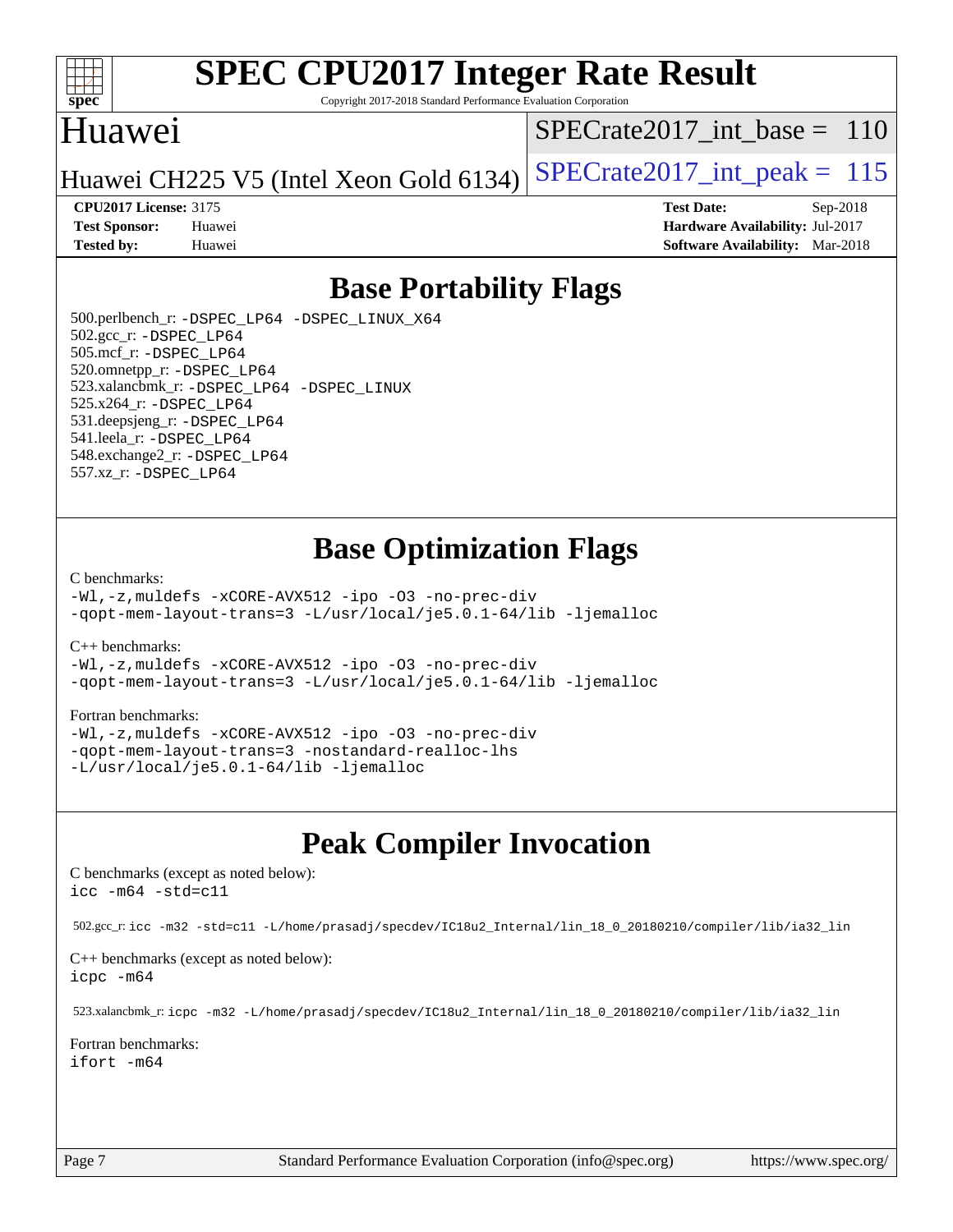

Copyright 2017-2018 Standard Performance Evaluation Corporation

## Huawei

[SPECrate2017\\_int\\_base =](http://www.spec.org/auto/cpu2017/Docs/result-fields.html#SPECrate2017intbase) 110

Huawei CH225 V5 (Intel Xeon Gold 6134) SPECrate  $2017$  int peak = 115

**[Tested by:](http://www.spec.org/auto/cpu2017/Docs/result-fields.html#Testedby)** Huawei **[Software Availability:](http://www.spec.org/auto/cpu2017/Docs/result-fields.html#SoftwareAvailability)** Mar-2018

**[CPU2017 License:](http://www.spec.org/auto/cpu2017/Docs/result-fields.html#CPU2017License)** 3175 **[Test Date:](http://www.spec.org/auto/cpu2017/Docs/result-fields.html#TestDate)** Sep-2018 **[Test Sponsor:](http://www.spec.org/auto/cpu2017/Docs/result-fields.html#TestSponsor)** Huawei **[Hardware Availability:](http://www.spec.org/auto/cpu2017/Docs/result-fields.html#HardwareAvailability)** Jul-2017

## **[Peak Portability Flags](http://www.spec.org/auto/cpu2017/Docs/result-fields.html#PeakPortabilityFlags)**

 500.perlbench\_r: [-DSPEC\\_LP64](http://www.spec.org/cpu2017/results/res2018q4/cpu2017-20181007-09079.flags.html#b500.perlbench_r_peakPORTABILITY_DSPEC_LP64) [-DSPEC\\_LINUX\\_X64](http://www.spec.org/cpu2017/results/res2018q4/cpu2017-20181007-09079.flags.html#b500.perlbench_r_peakCPORTABILITY_DSPEC_LINUX_X64) 502.gcc\_r: [-D\\_FILE\\_OFFSET\\_BITS=64](http://www.spec.org/cpu2017/results/res2018q4/cpu2017-20181007-09079.flags.html#user_peakPORTABILITY502_gcc_r_file_offset_bits_64_5ae949a99b284ddf4e95728d47cb0843d81b2eb0e18bdfe74bbf0f61d0b064f4bda2f10ea5eb90e1dcab0e84dbc592acfc5018bc955c18609f94ddb8d550002c) 505.mcf\_r: [-DSPEC\\_LP64](http://www.spec.org/cpu2017/results/res2018q4/cpu2017-20181007-09079.flags.html#suite_peakPORTABILITY505_mcf_r_DSPEC_LP64) 520.omnetpp\_r: [-DSPEC\\_LP64](http://www.spec.org/cpu2017/results/res2018q4/cpu2017-20181007-09079.flags.html#suite_peakPORTABILITY520_omnetpp_r_DSPEC_LP64) 523.xalancbmk\_r: [-D\\_FILE\\_OFFSET\\_BITS=64](http://www.spec.org/cpu2017/results/res2018q4/cpu2017-20181007-09079.flags.html#user_peakPORTABILITY523_xalancbmk_r_file_offset_bits_64_5ae949a99b284ddf4e95728d47cb0843d81b2eb0e18bdfe74bbf0f61d0b064f4bda2f10ea5eb90e1dcab0e84dbc592acfc5018bc955c18609f94ddb8d550002c) [-DSPEC\\_LINUX](http://www.spec.org/cpu2017/results/res2018q4/cpu2017-20181007-09079.flags.html#b523.xalancbmk_r_peakCXXPORTABILITY_DSPEC_LINUX) 525.x264\_r: [-DSPEC\\_LP64](http://www.spec.org/cpu2017/results/res2018q4/cpu2017-20181007-09079.flags.html#suite_peakPORTABILITY525_x264_r_DSPEC_LP64) 531.deepsjeng\_r: [-DSPEC\\_LP64](http://www.spec.org/cpu2017/results/res2018q4/cpu2017-20181007-09079.flags.html#suite_peakPORTABILITY531_deepsjeng_r_DSPEC_LP64) 541.leela\_r: [-DSPEC\\_LP64](http://www.spec.org/cpu2017/results/res2018q4/cpu2017-20181007-09079.flags.html#suite_peakPORTABILITY541_leela_r_DSPEC_LP64) 548.exchange2\_r: [-DSPEC\\_LP64](http://www.spec.org/cpu2017/results/res2018q4/cpu2017-20181007-09079.flags.html#suite_peakPORTABILITY548_exchange2_r_DSPEC_LP64) 557.xz\_r: [-DSPEC\\_LP64](http://www.spec.org/cpu2017/results/res2018q4/cpu2017-20181007-09079.flags.html#suite_peakPORTABILITY557_xz_r_DSPEC_LP64)

## **[Peak Optimization Flags](http://www.spec.org/auto/cpu2017/Docs/result-fields.html#PeakOptimizationFlags)**

[C benchmarks](http://www.spec.org/auto/cpu2017/Docs/result-fields.html#Cbenchmarks):

```
 500.perlbench_r: -Wl,-z,muldefs -prof-gen(pass 1) -prof-use(pass 2) -ipo
-xCORE-AVX512 -O3 -no-prec-div -qopt-mem-layout-trans=3
-fno-strict-overflow -L/usr/local/je5.0.1-64/lib
-ljemalloc
 502.gcc_r: -Wl,-z,muldefs -prof-gen(pass 1) -prof-use(pass 2) -ipo
-xCORE-AVX512 -O3 -no-prec-div -qopt-mem-layout-trans=3
-L/usr/local/je5.0.1-32/lib -ljemalloc
505.\text{mcf}_r: basepeak = yes
525.x264_r: basepeak = yes
```
557.xz\_r: basepeak = yes

[C++ benchmarks:](http://www.spec.org/auto/cpu2017/Docs/result-fields.html#CXXbenchmarks)

520.omnetpp\_r: basepeak = yes

 523.xalancbmk\_r: [-Wl,-z,muldefs](http://www.spec.org/cpu2017/results/res2018q4/cpu2017-20181007-09079.flags.html#user_peakEXTRA_LDFLAGS523_xalancbmk_r_link_force_multiple1_b4cbdb97b34bdee9ceefcfe54f4c8ea74255f0b02a4b23e853cdb0e18eb4525ac79b5a88067c842dd0ee6996c24547a27a4b99331201badda8798ef8a743f577) [-prof-gen](http://www.spec.org/cpu2017/results/res2018q4/cpu2017-20181007-09079.flags.html#user_peakPASS1_CXXFLAGSPASS1_LDFLAGS523_xalancbmk_r_prof_gen_5aa4926d6013ddb2a31985c654b3eb18169fc0c6952a63635c234f711e6e63dd76e94ad52365559451ec499a2cdb89e4dc58ba4c67ef54ca681ffbe1461d6b36)(pass 1) [-prof-use](http://www.spec.org/cpu2017/results/res2018q4/cpu2017-20181007-09079.flags.html#user_peakPASS2_CXXFLAGSPASS2_LDFLAGS523_xalancbmk_r_prof_use_1a21ceae95f36a2b53c25747139a6c16ca95bd9def2a207b4f0849963b97e94f5260e30a0c64f4bb623698870e679ca08317ef8150905d41bd88c6f78df73f19)(pass 2) [-ipo](http://www.spec.org/cpu2017/results/res2018q4/cpu2017-20181007-09079.flags.html#user_peakPASS1_CXXOPTIMIZEPASS2_CXXOPTIMIZE523_xalancbmk_r_f-ipo) [-xCORE-AVX512](http://www.spec.org/cpu2017/results/res2018q4/cpu2017-20181007-09079.flags.html#user_peakPASS2_CXXOPTIMIZE523_xalancbmk_r_f-xCORE-AVX512) [-O3](http://www.spec.org/cpu2017/results/res2018q4/cpu2017-20181007-09079.flags.html#user_peakPASS1_CXXOPTIMIZEPASS2_CXXOPTIMIZE523_xalancbmk_r_f-O3) [-no-prec-div](http://www.spec.org/cpu2017/results/res2018q4/cpu2017-20181007-09079.flags.html#user_peakPASS1_CXXOPTIMIZEPASS2_CXXOPTIMIZE523_xalancbmk_r_f-no-prec-div) [-qopt-mem-layout-trans=3](http://www.spec.org/cpu2017/results/res2018q4/cpu2017-20181007-09079.flags.html#user_peakPASS1_CXXOPTIMIZEPASS2_CXXOPTIMIZE523_xalancbmk_r_f-qopt-mem-layout-trans_de80db37974c74b1f0e20d883f0b675c88c3b01e9d123adea9b28688d64333345fb62bc4a798493513fdb68f60282f9a726aa07f478b2f7113531aecce732043) [-L/usr/local/je5.0.1-32/lib](http://www.spec.org/cpu2017/results/res2018q4/cpu2017-20181007-09079.flags.html#user_peakEXTRA_LIBS523_xalancbmk_r_jemalloc_link_path32_e29f22e8e6c17053bbc6a0971f5a9c01a601a06bb1a59df2084b77a2fe0a2995b64fd4256feaeea39eeba3aae142e96e2b2b0a28974019c0c0c88139a84f900a) [-ljemalloc](http://www.spec.org/cpu2017/results/res2018q4/cpu2017-20181007-09079.flags.html#user_peakEXTRA_LIBS523_xalancbmk_r_jemalloc_link_lib_d1249b907c500fa1c0672f44f562e3d0f79738ae9e3c4a9c376d49f265a04b9c99b167ecedbf6711b3085be911c67ff61f150a17b3472be731631ba4d0471706)

 531.deepsjeng\_r: [-Wl,-z,muldefs](http://www.spec.org/cpu2017/results/res2018q4/cpu2017-20181007-09079.flags.html#user_peakEXTRA_LDFLAGS531_deepsjeng_r_link_force_multiple1_b4cbdb97b34bdee9ceefcfe54f4c8ea74255f0b02a4b23e853cdb0e18eb4525ac79b5a88067c842dd0ee6996c24547a27a4b99331201badda8798ef8a743f577) [-prof-gen](http://www.spec.org/cpu2017/results/res2018q4/cpu2017-20181007-09079.flags.html#user_peakPASS1_CXXFLAGSPASS1_LDFLAGS531_deepsjeng_r_prof_gen_5aa4926d6013ddb2a31985c654b3eb18169fc0c6952a63635c234f711e6e63dd76e94ad52365559451ec499a2cdb89e4dc58ba4c67ef54ca681ffbe1461d6b36)(pass 1) [-prof-use](http://www.spec.org/cpu2017/results/res2018q4/cpu2017-20181007-09079.flags.html#user_peakPASS2_CXXFLAGSPASS2_LDFLAGS531_deepsjeng_r_prof_use_1a21ceae95f36a2b53c25747139a6c16ca95bd9def2a207b4f0849963b97e94f5260e30a0c64f4bb623698870e679ca08317ef8150905d41bd88c6f78df73f19)(pass 2) [-ipo](http://www.spec.org/cpu2017/results/res2018q4/cpu2017-20181007-09079.flags.html#user_peakPASS1_CXXOPTIMIZEPASS2_CXXOPTIMIZE531_deepsjeng_r_f-ipo) [-xCORE-AVX512](http://www.spec.org/cpu2017/results/res2018q4/cpu2017-20181007-09079.flags.html#user_peakPASS2_CXXOPTIMIZE531_deepsjeng_r_f-xCORE-AVX512) [-O3](http://www.spec.org/cpu2017/results/res2018q4/cpu2017-20181007-09079.flags.html#user_peakPASS1_CXXOPTIMIZEPASS2_CXXOPTIMIZE531_deepsjeng_r_f-O3) [-no-prec-div](http://www.spec.org/cpu2017/results/res2018q4/cpu2017-20181007-09079.flags.html#user_peakPASS1_CXXOPTIMIZEPASS2_CXXOPTIMIZE531_deepsjeng_r_f-no-prec-div) [-qopt-mem-layout-trans=3](http://www.spec.org/cpu2017/results/res2018q4/cpu2017-20181007-09079.flags.html#user_peakPASS1_CXXOPTIMIZEPASS2_CXXOPTIMIZE531_deepsjeng_r_f-qopt-mem-layout-trans_de80db37974c74b1f0e20d883f0b675c88c3b01e9d123adea9b28688d64333345fb62bc4a798493513fdb68f60282f9a726aa07f478b2f7113531aecce732043) [-L/usr/local/je5.0.1-64/lib](http://www.spec.org/cpu2017/results/res2018q4/cpu2017-20181007-09079.flags.html#user_peakEXTRA_LIBS531_deepsjeng_r_jemalloc_link_path64_4b10a636b7bce113509b17f3bd0d6226c5fb2346b9178c2d0232c14f04ab830f976640479e5c33dc2bcbbdad86ecfb6634cbbd4418746f06f368b512fced5394) [-ljemalloc](http://www.spec.org/cpu2017/results/res2018q4/cpu2017-20181007-09079.flags.html#user_peakEXTRA_LIBS531_deepsjeng_r_jemalloc_link_lib_d1249b907c500fa1c0672f44f562e3d0f79738ae9e3c4a9c376d49f265a04b9c99b167ecedbf6711b3085be911c67ff61f150a17b3472be731631ba4d0471706)

541.leela\_r: Same as 531.deepsjeng\_r

**(Continued on next page)**